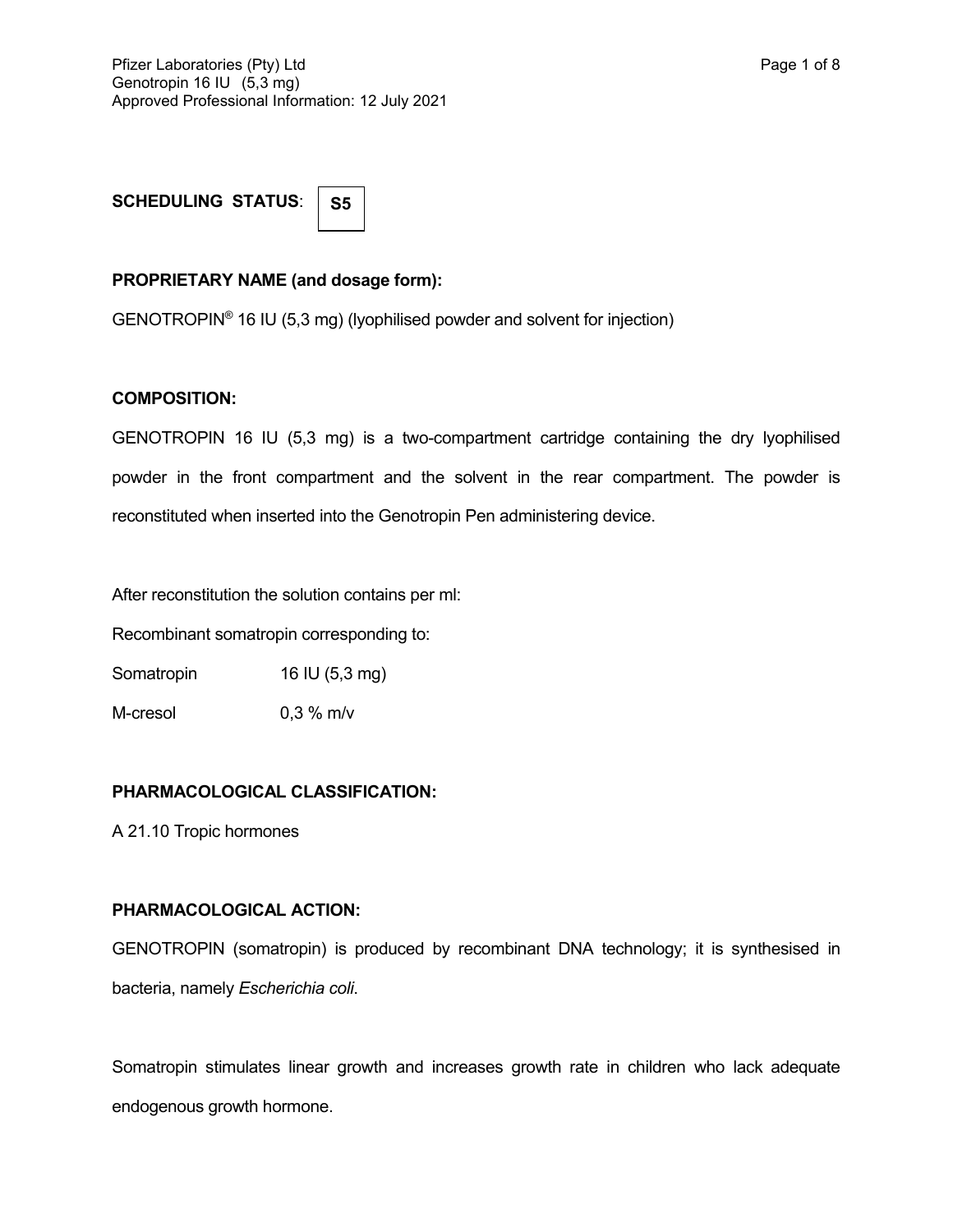Treatment of growth hormone deficient patients with somatropin normalises serum IGF-1 (Insulinlike Growth Factor-1) levels.

In addition, the following actions have been demonstrated for somatropin:

- **Tissue growth**: Stimulation of skeletal muscle growth in patients with growth hormone deficiency (GHD), as well as increase in number and size of muscle cells
- **Protein metabolism**: Nitrogen retention demonstrated by decreased urinary nitrogen excretionand decreased serum urea nitrogen
- **Carbohydrate metabolism**: Children with hypopituitarism sometimes experience fasting hypoglycaemia that is improved by treatment with somatropin. Large doses of human growth hormone may impair glucose tolerance.
- **Lipid metabolism**: In growth hormone deficient patients, administration of somatropin has resulted in lipid mobilisation, reduction in body fat stores and increased plasma fatty acids.
- **Mineral metabolism**: Retention of sodium, potassium and phosphorous is induced by somatropin. Serum concentrations of inorganic phosphate are increased in patients with growth hormone deficiency after treatment with somatropin. Serum calcium is not significantly altered.

Approximately 80 % of GENOTROPIN is absorbed following SC injection and maximum serum concentrations are achieved after 3-4 hours

## **INDICATIONS:**

- Short stature due to decreased or failed secretion of pituitary growth hormone.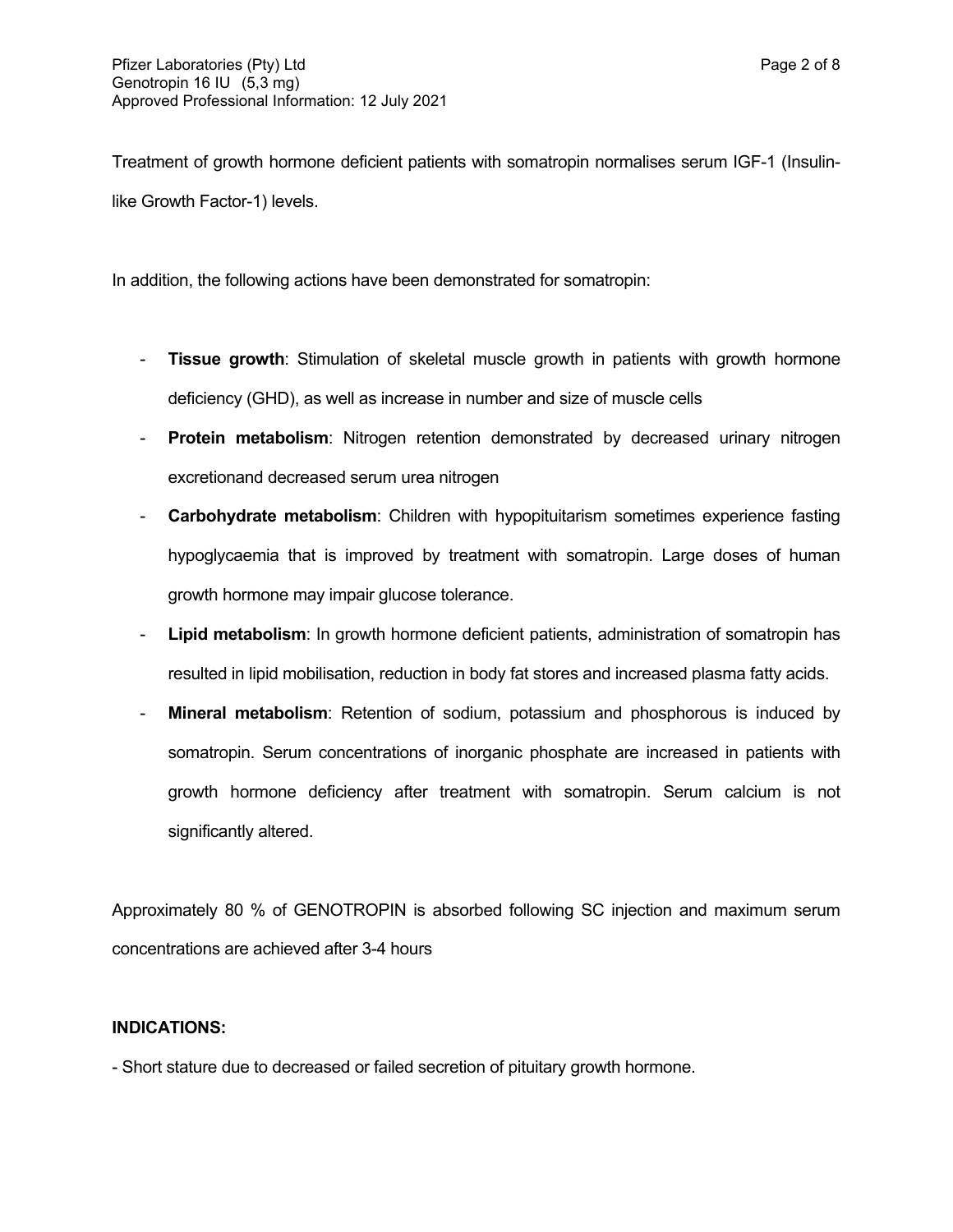Growth hormone deficiency should be verified before the preparation is administered. This requires a thorough investigation of the pituitary function, including proper provocation tests.

- Short stature in gonadal dysgenesis (Turner's Syndrome).

- Growth disturbance in prepubertal children with chronic renal insufficiency

## **CONTRA-INDICATIONS:**

Hypersensitivity to m-cresol.

Pregnancy and breast-feeding.

GENOTROPIN should not be used when there is evidence of activity of a tumour. Intracranial lesions must be inactive and anti-tumour therapy completed prior to starting therapy.

GENOTROPIN should not be used for growth promotion in children with closed epiphyses.

## **WARNINGS**

Hypothyroidism may occur and thyroid function should be monitored during growth hormone treatment.

Hypoglycaemia may occur initially and again after cessation of therapy. Hyperglycaemia may occur during therapy.

In patients with (pan) hypopituitarism standard replacement therapy has to be monitored closely.

In chronic renal insufficiency the renal function should have decreased below 50 % of the norm before institution of therapy. To verify the growth disturbance the growth should have been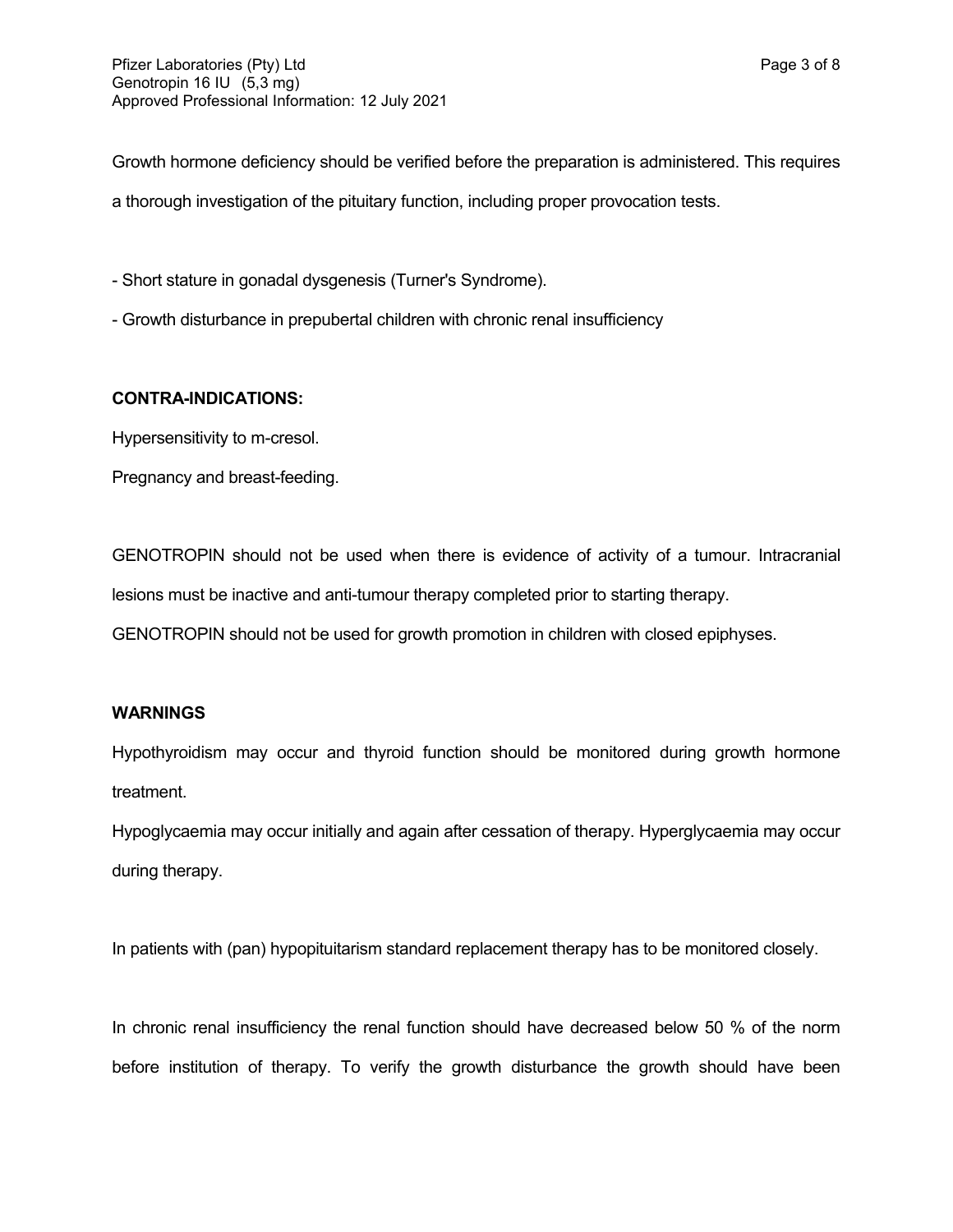followed for a year preceding institution of therapy. Conservative treatment for the renal insufficiency should have been established and should be maintained during treatment.

The GENOTROPIN treatment should be discontinued after renal transplant.

### **DOSAGE AND DIRECTIONS FOR USE**

### **Short stature due to decreased or failed secretion of pituitary growth hormone**:

The dosage is according to individual requirements. Generally, a dose of 0,5 - 0,7 IU/kg body weight per week or approximately 14 - 20 IU/m<sup>2</sup> body surface area per week is recommended.

**Turner's Syndrome:** Generally, a dose of 1,0 IU/kg body weight per week is recommended, or 28 IU/m<sup>2</sup> body surface area per week.

**Chronic renal insufficiency:** A dose of 30 IU/m<sup>2</sup> body surface area per week (approximately 1 IU/kg body weight per week) is recommended. Higher doses can be needed if growth velocity is too low. A dose correction can be needed after 6 months of treatment.

The weekly dose should be divided into six to seven subcutaneous injections. The injection site should be varied to prevent lipoatrophy.

#### **Directions for use:**

GENOTROPIN 16 IU (5,3 mg) is intended to be used with the Genotropin Pen injection device. The two-compartment cartridge is fitted into the Genotropin Pen causing reconstitution to take place. Instructions for use are enclosed with the Genotropin Pen package.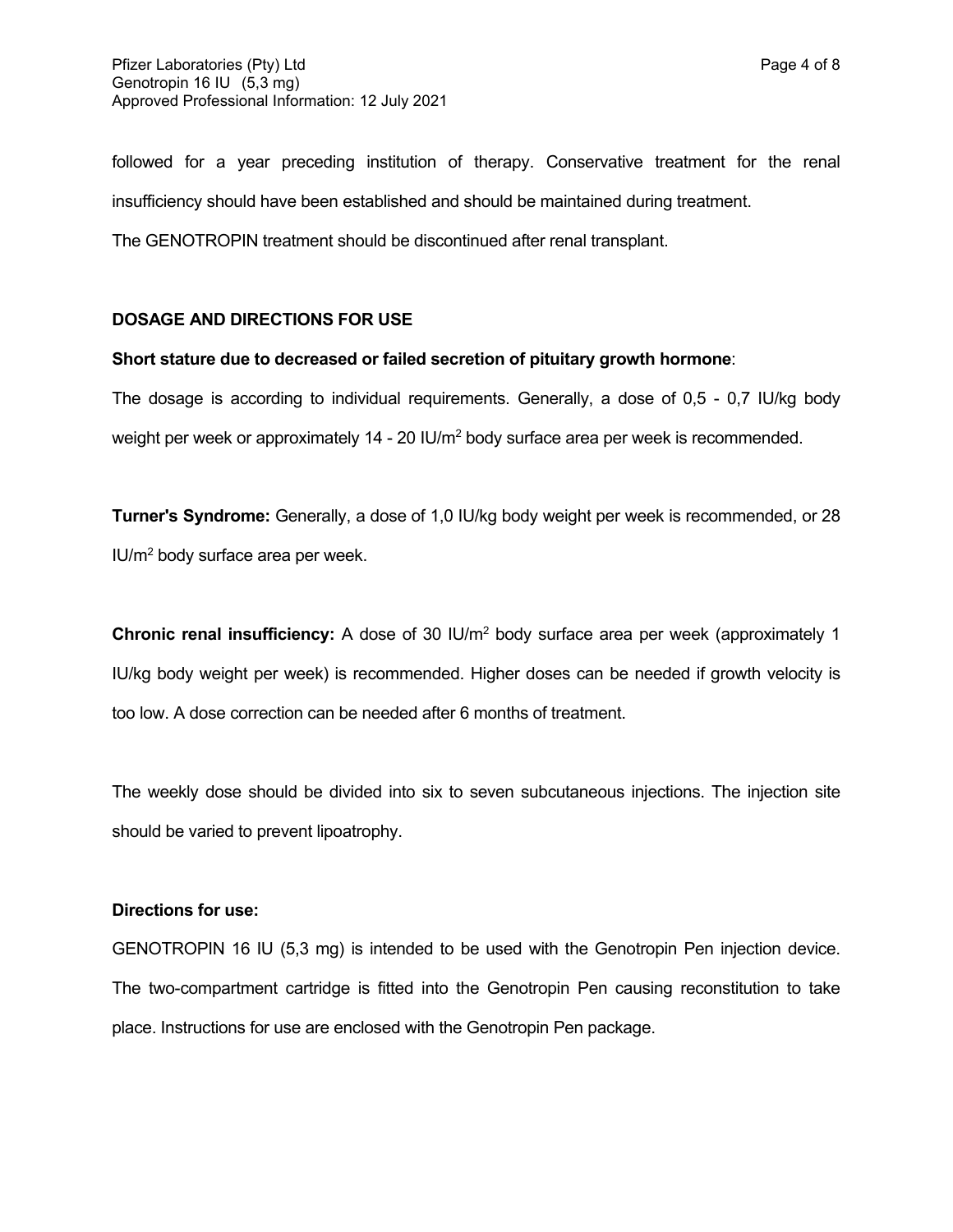**Missed dose**: If a dose is missed one day, continue according to the prescription on the next day. Do not take two prescribed doses on the same day.

**Treatment interruption**: There are no withdrawal effects described if treatment with GENOTROPIN is stopped from one day to another.

#### **SIDE-EFFECTS AND SPECIAL PRECAUTIONS:**

Local skin reactions may occur which may be due to the m-cresol.

Allergic reactions may occur and may necessitate discontinuation of therapy.

Antibodies towards growth hormone are formed in some patients treated with human growth hormone. The frequency of such antibody formation is low. Antibody binding capacity is negligible and without clinical significance.

Hyperlipidaemia, haematuria, hypocalcaemia and albuminuria may occur.

Acute leukaemia has occurred in growth hormone-deficient children treated with somatropin, but no certain association with the growth hormone has been found.

Some rare cases of benign intracranial hypertension have been reported.

*In vitro* chromosome aberrations have been reported during growth hormone therapy; the clinical significance is unknown.

#### **Precautions**:

The diagnosis should be confirmed before treatment starts. Therapy with somatropin should be directed by suitably qualified physicians.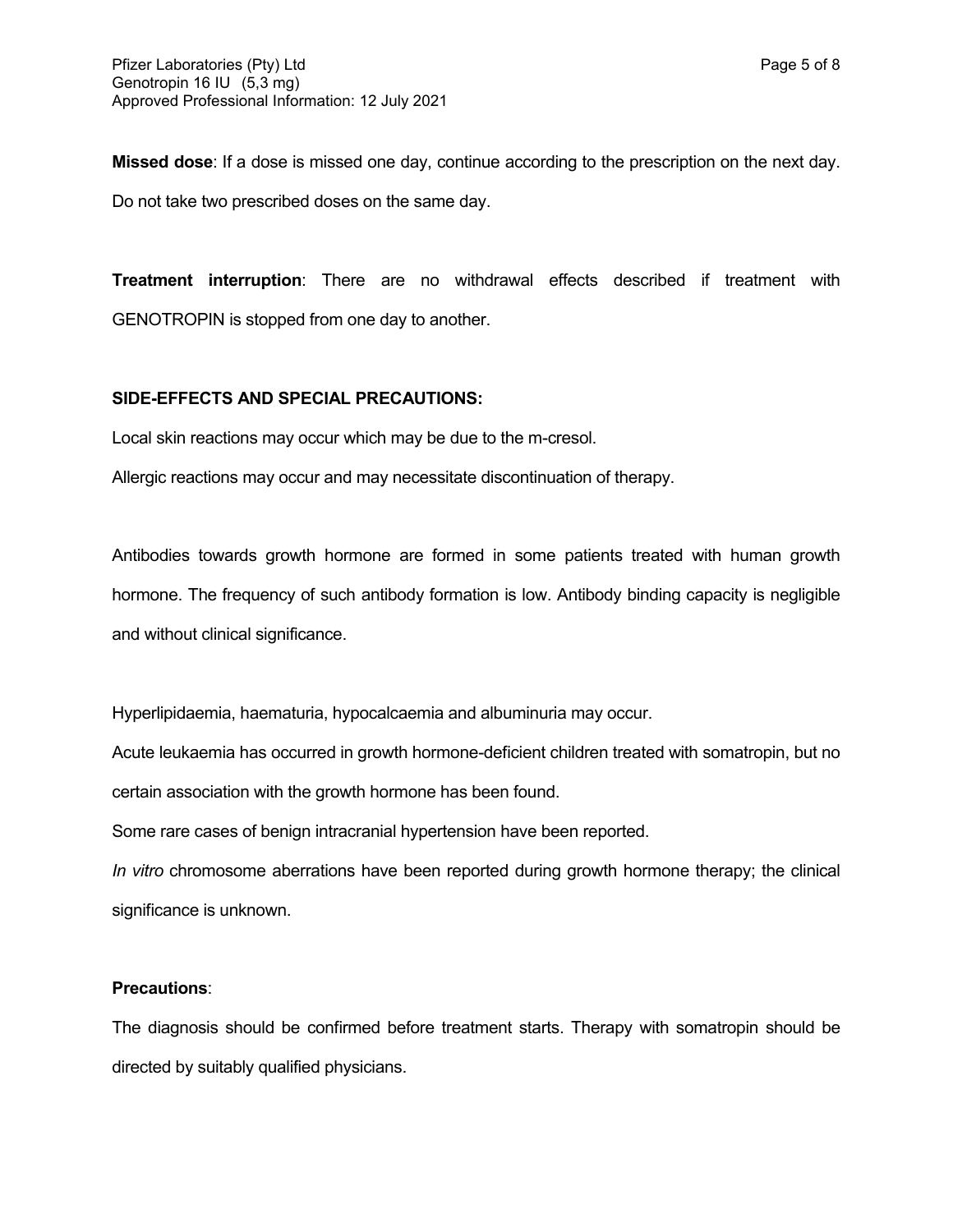In diabetes mellitus, the dose of insulin might require adjustment when treatment with GENOTROPIN is instituted.

Patients with growth hormone deficiency secondary to an intracranial lesion should be examined frequently for progression or recurrence of the underlying disease process.

In case of severe or recurrent headache, visual problems, nausea and/or vomiting, a funduscopy for papilloedema is recommended. If papilloedema is confirmed a diagnosis of benign intracranial hypertension should be considered and if appropriate the growth hormone treatment should be discontinued.

Patients substituted with L-thyroxine should be monitored for thyroid hormone levels including measurement of triiodothyronine  $(T_3)$  and thyroxine  $(T_4)$ .

In patients with endocrine disorders, including growth hormone deficiency, slipped epiphyses of the hip may occur more frequently. Each child limping during treatment with growth hormones should be examined clinically.

Resistance to the therapeutic effect may occur.

#### **KNOWN SYMPTOMS OF OVERDOSAGE AND PARTICULARS OF ITS TREATMENT:**

See "SIDE-EFFECTS AND SPECIAL PRECAUTIONS".

Treatment is symptomatic and supportive.

#### **IDENTIFICATION:**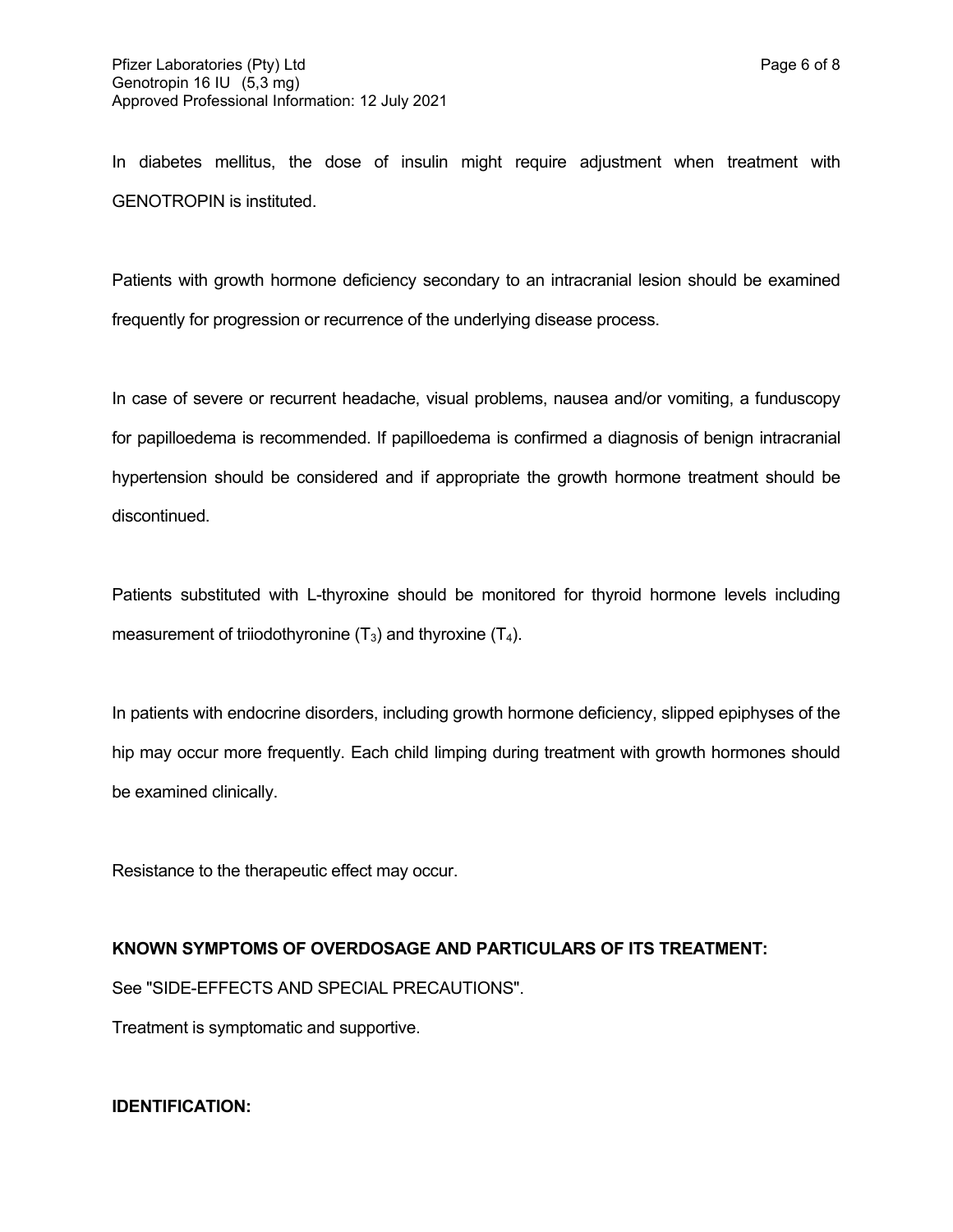GENOTROPIN 16 IU (5,3 mg) is a two-compartment cartridge with a dry, white powder in the front compartment and clear solvent in the rear compartment.

### **PRESENTATION:**

Packs of 1 x 1 ml two-compartment cartridge or 5 x 1 ml two-compartment cartridges

Genotropin Pen administering device.

## **STORAGE INSTRUCTIONS:**

*Lyophilised powder***:** Store between 2 °C and 8 °C (refrigerated). Protect from light.

Stable for 1 month at room temperature (25 °C).

*Reconstituted solution***:** Stable for 28 days at 2 °C to 8 °C protected from light.

Frozen solution should not be used.

The Genotropin Pen needs no maintenance. The exterior can be cleaned by wiping with a damp cloth. The Genotropin Pen is provided in a specially designed pen-case. Keep the Genotropin Pen in the pen-case where it is protected against dirt and damage.

Keep out of reach of children.

## **REGISTRATION NUMBER:**

GENOTROPIN® 16 IU (5,3 mg): X/21.10/214

## **NAME AND BUSINESS ADDRESS OF THE APPLICANT:**

Pfizer Laboratories (Pty) Ltd